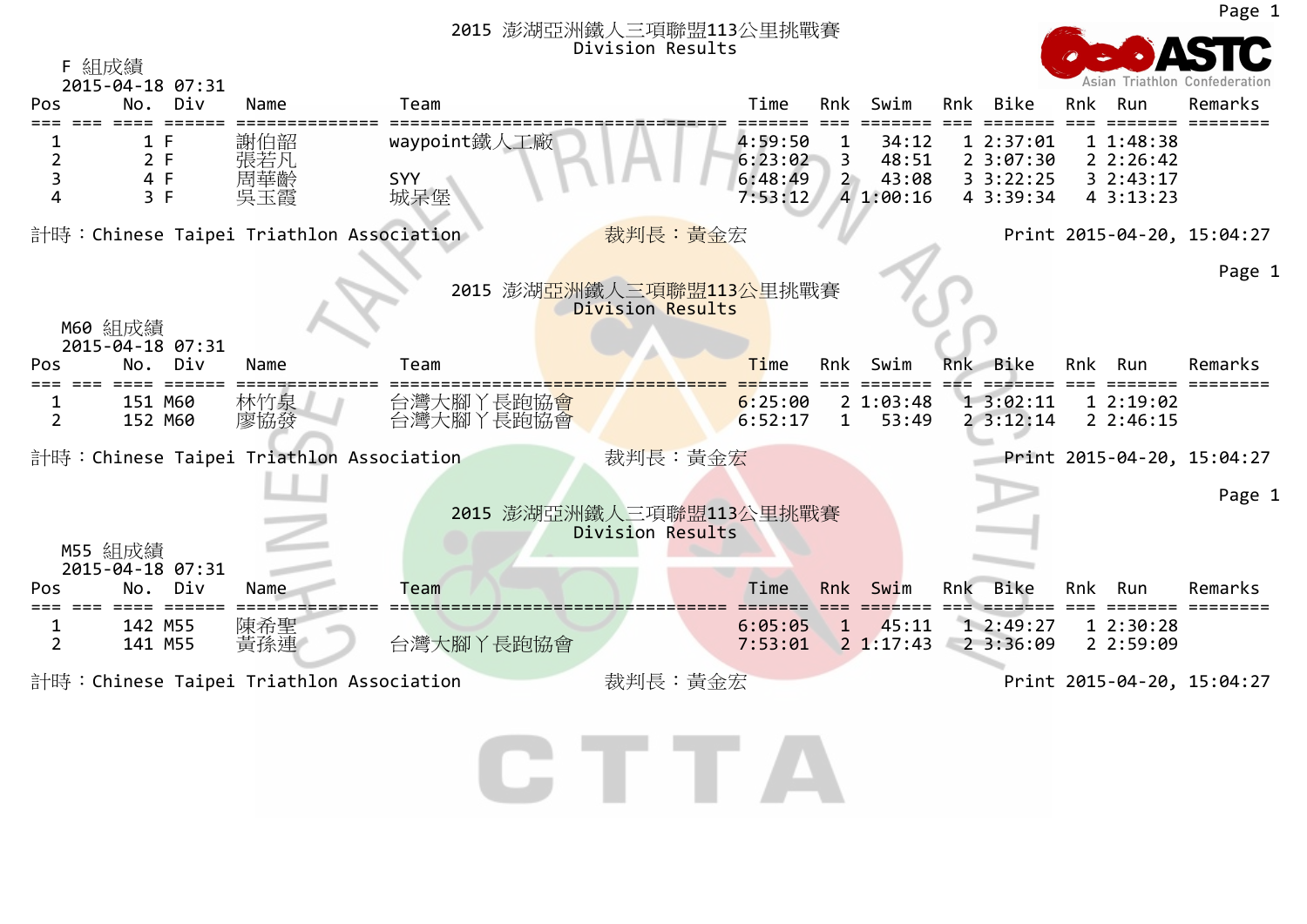M50 組成績



Page 1

|     | 2015-04-18 07:31                        |      |                |                         |                    |                |                |     |                       |                       | Asian Triathton Confederation |
|-----|-----------------------------------------|------|----------------|-------------------------|--------------------|----------------|----------------|-----|-----------------------|-----------------------|-------------------------------|
| Pos | No. Div                                 | Name | Team           |                         | Time               | Rnk            | Swim           |     | Rnk Bike              | Rnk Run               | Remarks                       |
|     | 133 M50                                 | 龔祈謀  | 嘉義市鐵人三項委員會     |                         | 5:12:26            |                | 45:37          |     | 22:43:49              | 11:43:01              |                               |
|     | 132 M50                                 | 張晉士  | 小海豚三鐵<br>澎湖鐵香蕉 |                         | 5:49:20            | 1              | 42:14          |     | 12:43:17              | 4 2:23:51             |                               |
|     | 135 M50                                 | 楊清黨  |                |                         | 6:13:28            |                | 46:57          |     | 4 3:03:03             | 32:23:28              |                               |
|     | 131 M50                                 | 莊宏進  | 風島             |                         | 6:16:59            | 5 <sup>5</sup> | 52:31          |     | 3 3:01:56             | 22:22:33              |                               |
| 5   | 134 M50                                 | 李春華  |                |                         | 7:08:05            | 4              | 52:10          |     | $5 \; 3:29:15$        | 52:46:42              |                               |
|     | 計時:Chinese Taipei Triathlon Association |      |                | 裁判長:黃金宏                 |                    |                |                |     |                       |                       | Print 2015-04-20, 15:04:27    |
|     |                                         |      |                |                         |                    |                |                |     |                       |                       | Page 1                        |
|     |                                         |      |                | 2015 澎湖亞洲鐵人三項聯盟113公里挑戰賽 |                    |                |                |     |                       |                       |                               |
|     |                                         |      |                | Division Results        |                    |                |                |     |                       |                       |                               |
|     | M45 組成績                                 |      |                |                         |                    |                |                |     |                       |                       |                               |
| Pos | 2015-04-18 07:31<br>No. Div             | Name | Team           |                         | <b>Time</b>        | Rnk            | Swim           | Rnk | Bike                  | Rnk Run               | Remarks                       |
|     |                                         |      |                |                         |                    |                |                |     |                       |                       |                               |
|     | 111 M45                                 | 林文國  | 林家軍            |                         | 4:44:25            | 1              | 35:44          |     | 3 2:29:37             | 11:39:04              |                               |
|     | 112 M45                                 | 吳介文  | 竹東鐵人           |                         | 4:51:01            | 2              | 40:08          |     | 12:27:56              | 2 1:42:58             |                               |
|     | 118 M45                                 |      |                |                         | 5:08:21            | 3              | 45:21          |     | 2 2:28:54             | 3 1:54:07             |                               |
|     | 117 M45<br>113 M45                      | 陳順柱  | 台灣大腳丫長跑協會      |                         | 6:09:56<br>6:25:00 |                | 54:28<br>50:46 |     | 63:02:51<br>4 2:54:57 | 4 2:12:38<br>72:39:18 |                               |
|     | 114 M45                                 | 李光華  | 光華             |                         | 6:27:52            |                | 53:47          |     | 53:01:02              | 62:33:04              |                               |
|     | 119 M45                                 | 貢欨堯  | 國泰泰愛跑          |                         | 6:36:38            |                | 8 1:00:25      |     | 73:05:30              | 52:30:44              |                               |
|     | 116 M45                                 | 成振誠  | 城呆堡            |                         | 7:53:12            |                | 51:49          |     | 93:3:8:01             | 93:13:22              |                               |
| 9   | 115 M45                                 | 蘇啟瑞  | 蘇啟瑞            |                         | 7:59:40            |                | 91:06:25       |     | 83:46:04              | 83:07:13              |                               |
|     | 計時:Chinese Taipei Triathlon Association |      |                | 裁判長:黃金宏                 |                    |                |                |     |                       |                       | Print 2015-04-20, 15:04:27    |
|     |                                         |      |                |                         |                    |                |                |     |                       |                       |                               |
|     |                                         |      |                |                         |                    |                |                |     |                       |                       |                               |
|     |                                         |      |                |                         |                    |                |                |     |                       |                       |                               |
|     |                                         |      |                |                         |                    |                |                |     |                       |                       |                               |
|     |                                         |      |                |                         |                    |                |                |     |                       |                       |                               |

CTTA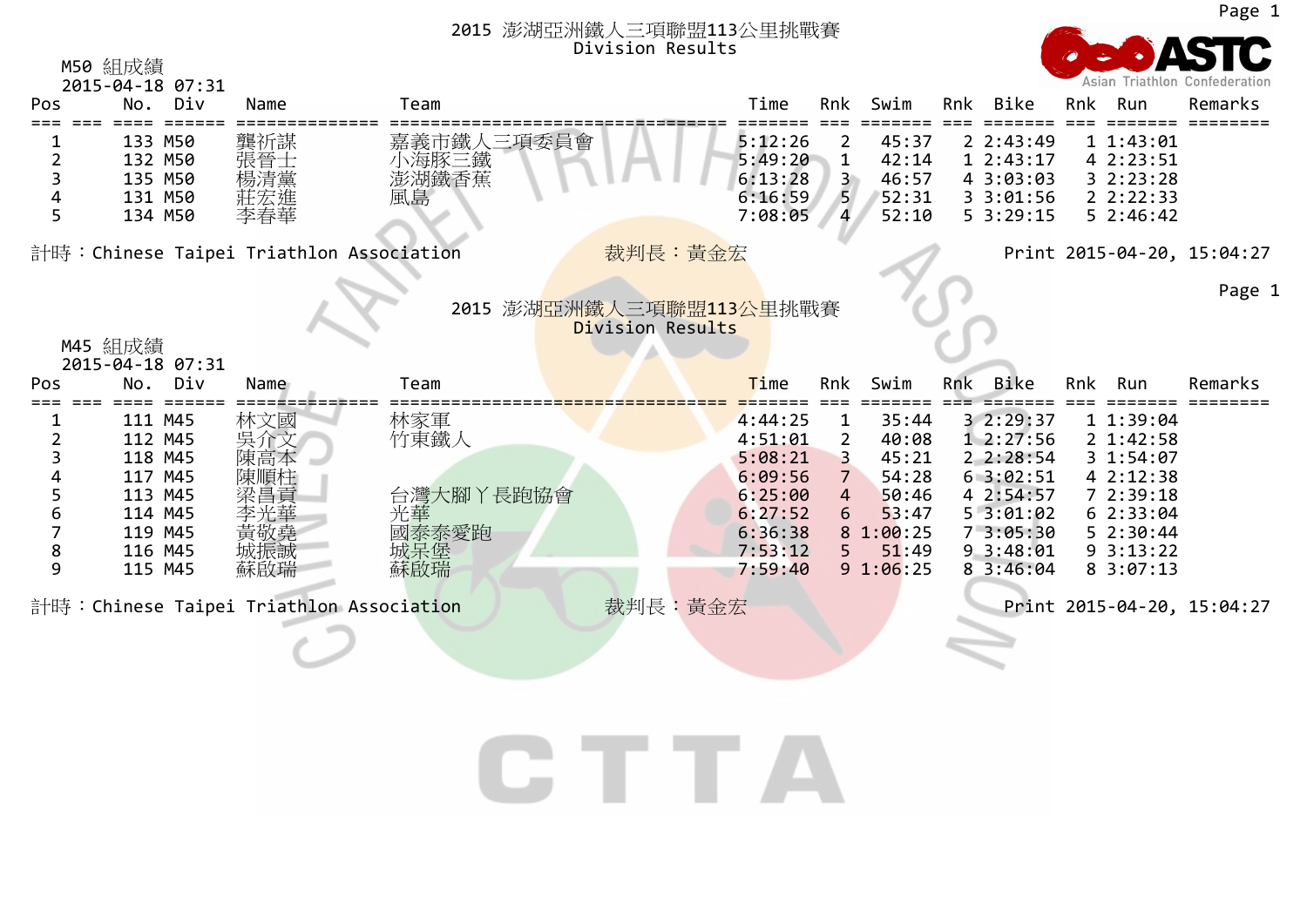

|                                                                                   | M40 組成績                                                                                           |                                                             |                                                               |                                                                                                 |                                                 |                                                                                             |     |                                                                                                                            |     |                                                                                                             | Asian Triathlon Confederation |
|-----------------------------------------------------------------------------------|---------------------------------------------------------------------------------------------------|-------------------------------------------------------------|---------------------------------------------------------------|-------------------------------------------------------------------------------------------------|-------------------------------------------------|---------------------------------------------------------------------------------------------|-----|----------------------------------------------------------------------------------------------------------------------------|-----|-------------------------------------------------------------------------------------------------------------|-------------------------------|
| Pos                                                                               | 2015-04-18 07:31<br>Div<br>No.                                                                    | Name                                                        | Team                                                          | Time                                                                                            | Rnk                                             | Swim                                                                                        | Rnk | Bike                                                                                                                       | Rnk | Run                                                                                                         | Remarks                       |
| 8<br>9<br><b>DNF</b>                                                              | 95 M40<br>97 M40<br>94 M40<br>96 M40<br>100 M40<br>92 M40<br>91 M40<br>99 M40<br>93 M40<br>98 M40 | 陳福安<br>陳建忠<br>蔡啟文<br>林凱文<br>   劉   騰 仁<br>黃聖明<br>陳孝平<br>黃聖宏 | 陳建忠<br>澎湖鐵人三項委員會<br>國泰泰愛跑<br>澎湖鐵香蕉<br>澎湖鐵香蕉<br>澎湖鐵香蕉          | 4:52:31<br>5:25:53<br>5:29:57<br>5:42:48<br>6:20:24<br>6:41:21<br>7:46:56<br>7:53:12<br>8:23:42 | 5<br>$\overline{2}$<br>$\overline{3}$<br>6<br>8 | 40:09<br>48:53<br>45:23<br>48:46<br>53:57<br>48:51<br>55:22<br>54:38<br>54:52<br>10 1:00:59 |     | 12:25:59<br>3 2:35:39<br>4 2:41:38<br>2 2:35:37<br>52:55:05<br>63:04:16<br>73:33:45<br>8 3:58:17<br>10 4:01:15<br>94:00:42 |     | 11:46:24<br>22:01:21<br>3 2:02:57<br>4 2:18:26<br>52:31:23<br>62:38:14<br>8 3:17:51<br>73:00:18<br>93:27:36 | <b>BIKE DNF</b>               |
|                                                                                   |                                                                                                   |                                                             | 計時:Chinese Taipei Triathlon Association                       | 裁判長:黃金宏                                                                                         |                                                 |                                                                                             |     |                                                                                                                            |     |                                                                                                             | Print 2015-04-20, 15:04:27    |
| 2015 澎湖亞洲鐵人三項聯盟113公里挑戰賽<br><b>Division Results</b><br>M35 組成績<br>2015-04-18 07:31 |                                                                                                   |                                                             |                                                               |                                                                                                 |                                                 |                                                                                             |     |                                                                                                                            |     | Page 1                                                                                                      |                               |
| Pos                                                                               | Div<br>No.                                                                                        | Name                                                        | Team                                                          | Time                                                                                            | Rnk                                             | Swim                                                                                        |     | Rnk Bike                                                                                                                   | Rnk | Run                                                                                                         | Remarks                       |
| 6<br><b>DNF</b>                                                                   | 61 M35<br>64 M35<br>70 M35<br>69 M35<br>63 M35<br>66 M35<br>62 M35<br>68 M35                      | 李興宗<br>李金聰<br>戴宇男<br>劉忠和<br>陳柏余<br>郭乃誠<br>陳念澤<br>盧慶吉1       | 蘇澳鐵人<br>李金聰<br>澎湖鐵香蕉<br>消愛造<br><b>SYY</b><br>獨自挑戰113<br>澎湖鐵香蕉 | 4:48:02<br>5:08:54<br>5:27:26<br>6:04:55<br>6:21:26<br>6:48:48<br>8:26:06                       | 3<br>4<br>1<br>6                                | 43:52<br>46:02<br>38:48<br>53:35<br>47:13<br>38:52<br>8 1:16:39<br>46:40                    |     | 12:22:50<br>22:33:18<br>4 2:49:31<br>3 2:45:54<br>63:16:52<br>53:05:31<br>73:43:53<br>8 4:09:58                            |     | 11:41:21<br>2 1:49:34<br>3 1:59:08<br>52:25:27<br>4 2:17:22<br>63:04:26<br>73:25:35                         | <b>RUN DNF</b>                |
|                                                                                   | 計時:Chinese Taipei Triathlon Association                                                           |                                                             |                                                               | 裁判長:黃金宏                                                                                         |                                                 |                                                                                             |     |                                                                                                                            |     |                                                                                                             |                               |

CTTA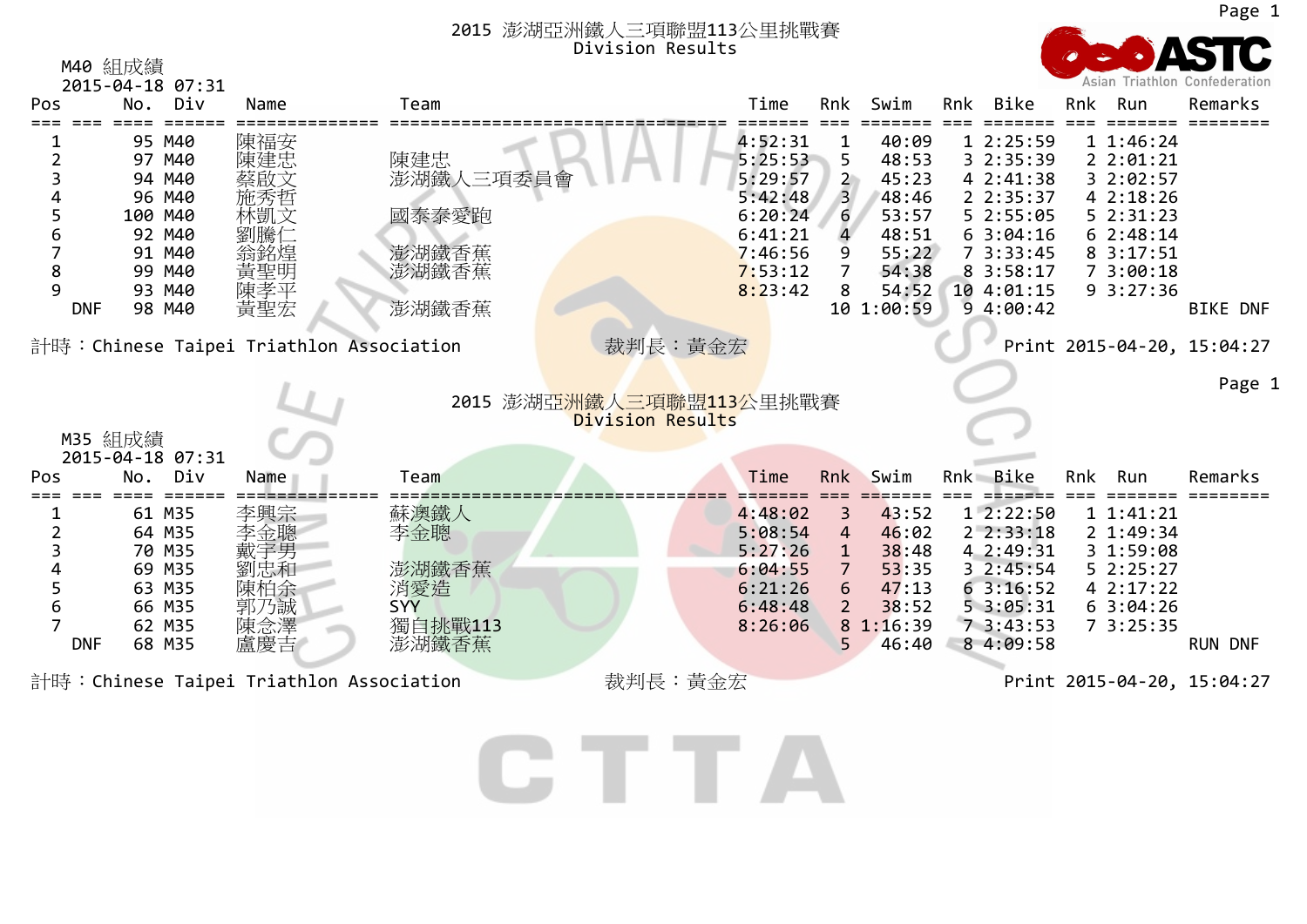

|                | M30 組成績<br>2015-04-18 07:31    |                                          |                         |                  |                    |                      |                   |                          |     |                          | Asian Triathlon Confederation |
|----------------|--------------------------------|------------------------------------------|-------------------------|------------------|--------------------|----------------------|-------------------|--------------------------|-----|--------------------------|-------------------------------|
| Pos            | No. Div                        | Name                                     | Team                    |                  | Time               | Rnk                  | Swim              | Rnk Bike                 | Rnk | Run                      | Remarks                       |
|                |                                |                                          |                         |                  |                    |                      |                   |                          |     |                          |                               |
| $\overline{2}$ | 43 M30<br>31 M30               | Eneko Elosegui 澎湖鐵香蕉<br>魏振展              | 北市大鐵人隊                  |                  | 4:11:32<br>4:21:39 | 2<br>$\mathbf{1}$    | 33:27<br>32:07    | 1 2:07:34<br>32:16:50    |     | 11:30:32<br>2 1:32:43    |                               |
| 3              | 37 M30                         | 李育仁                                      | 林家軍                     |                  | 4:29:27            | 3 <sup>1</sup>       | 35:43             | 22:13:20                 |     | 3 1:40:25                |                               |
| 4              | 32 M30                         | 洪志文<br>黄弘義                               | 台灣大腳丫長跑協會<br>強七團Alc.7%  |                  | 4:55:57            | $\overline{4}$       | 44:06             | 4 2:25:05                |     | 4 1:46:48                |                               |
| 5              | 44 M30                         |                                          |                         |                  | 5:23:29            | 8                    | 48:37             | 5 2:35:34                |     | 51:59:19                 |                               |
| 6<br>7         | 42 M30                         |                                          | 澎湖鐵香蕉                   |                  | 5:54:18            | 9                    | 49:52             | 10 2:59:11               |     | 62:05:17                 |                               |
| 8              | 34 M30<br>38 M30               | 李國隆                                      |                         |                  | 5:56:26<br>6:14:48 | 13<br>5              | 53:38<br>46:51    | 62:46:46<br>72:48:58     |     | 72:16:03<br>9 2:39:00    |                               |
| 9              | 39 M30                         | ·游孟書<br>蘇祐傢                              | 奚隹奚隹火暴石更                |                  | 6:34:14            | 12                   | 53:10             | 8 2:53:59                |     | 11 2:47:07               |                               |
| 10             | 40 M30                         | 黃仕憲                                      | 奚隹奚隹火暴石更                |                  | 6:34:32            | 6                    | 46:55             | 9 2:58:55                |     | 12 2:48:44               |                               |
| 11             | 36 M30                         | 林大衛                                      |                         |                  | 6:37:08            | 10                   | 50:04             | 11 3:02:52               |     | 10 2:44:13               |                               |
| 12             | 35 M30                         | 鐘柏硯                                      |                         |                  | 6:37:25            | 14                   | 54:58             | 12 3:11:03               |     | 8 2:31:24                |                               |
| 13<br>14       | 33 M30<br>41 M30               | 林承恩<br>何彥霖                               | Garmin                  |                  | 7:20:58<br>7:35:26 | $\overline{7}$<br>11 | 47:36<br>52:38    | 14 3:38:17<br>13 3:33:02 |     | 13 2:55:06<br>14 3:09:48 |                               |
|                |                                |                                          |                         |                  |                    |                      |                   |                          |     |                          |                               |
|                |                                | 計時: Chinese Taipei Triathlon Association |                         | 裁判長:黃金宏          |                    |                      |                   |                          |     |                          | Print 2015-04-20, 15:04:27    |
|                |                                |                                          |                         |                  |                    |                      |                   |                          |     |                          |                               |
|                |                                |                                          | 2015 澎湖亞洲鐵人三項聯盟113公里挑戰賽 |                  |                    |                      |                   |                          |     |                          | Page 1                        |
|                |                                |                                          |                         | Division Results |                    |                      |                   |                          |     |                          |                               |
|                | M25 組成績                        |                                          |                         |                  |                    |                      |                   |                          |     |                          |                               |
| Pos            | 2015-04-18 07:31<br>Div<br>No. | Name                                     | Team                    |                  | Time               | Rnk                  | Swim              | Rnk Bike                 | Rnk | Run                      | Remarks                       |
|                |                                |                                          |                         |                  |                    |                      |                   |                          |     |                          |                               |
|                | 21 M25                         |                                          | waypoint鐵人工廠            |                  | 4:47:22            | $\mathbf{1}$         | 34:12             | 12:24:26                 |     | 11:48:45                 |                               |
| $\overline{2}$ | 22 M25                         | 吳冠耀宗耀<br>陳耀慶<br>陳慶                       |                         |                  | 6:19:26            | 4                    | 52:42             | 33:01:20                 |     | 22:25:25                 |                               |
| 3              | 26 M25                         |                                          | 澎湖鐵香蕉                   |                  | 6:26:17            | 3                    | 46:05             | 4 3:06:18                |     | 3 2:33:55                |                               |
| 4<br>5         | 24 M25<br>27 M25               | 洪<br>君<br>許世閎                            | waypoint鐵人工廠            |                  | 6:34:24<br>6:41:53 | $\mathbf{2}$         | 61:05:44<br>42:43 | 22:45:07<br>53:11:10     |     | 4 2:43:34<br>52:48:02    |                               |
| 6              | 23 M25                         | 高敬弦                                      | 泡麵好處吃嗎                  |                  | 8:08:04            | 5.                   | 59:16             | 64:10:03                 |     | 62:58:46                 |                               |
|                |                                |                                          |                         |                  |                    |                      |                   |                          |     |                          |                               |
|                |                                | 計時:Chinese Taipei Triathlon Association  |                         | 裁判長:黃金宏          |                    |                      |                   |                          |     |                          | Print 2015-04-20, 15:04:27    |
|                |                                |                                          |                         |                  |                    |                      |                   |                          |     |                          |                               |
|                |                                |                                          |                         |                  |                    |                      |                   |                          |     |                          |                               |
|                |                                |                                          |                         |                  |                    |                      |                   |                          |     |                          |                               |

Page 1